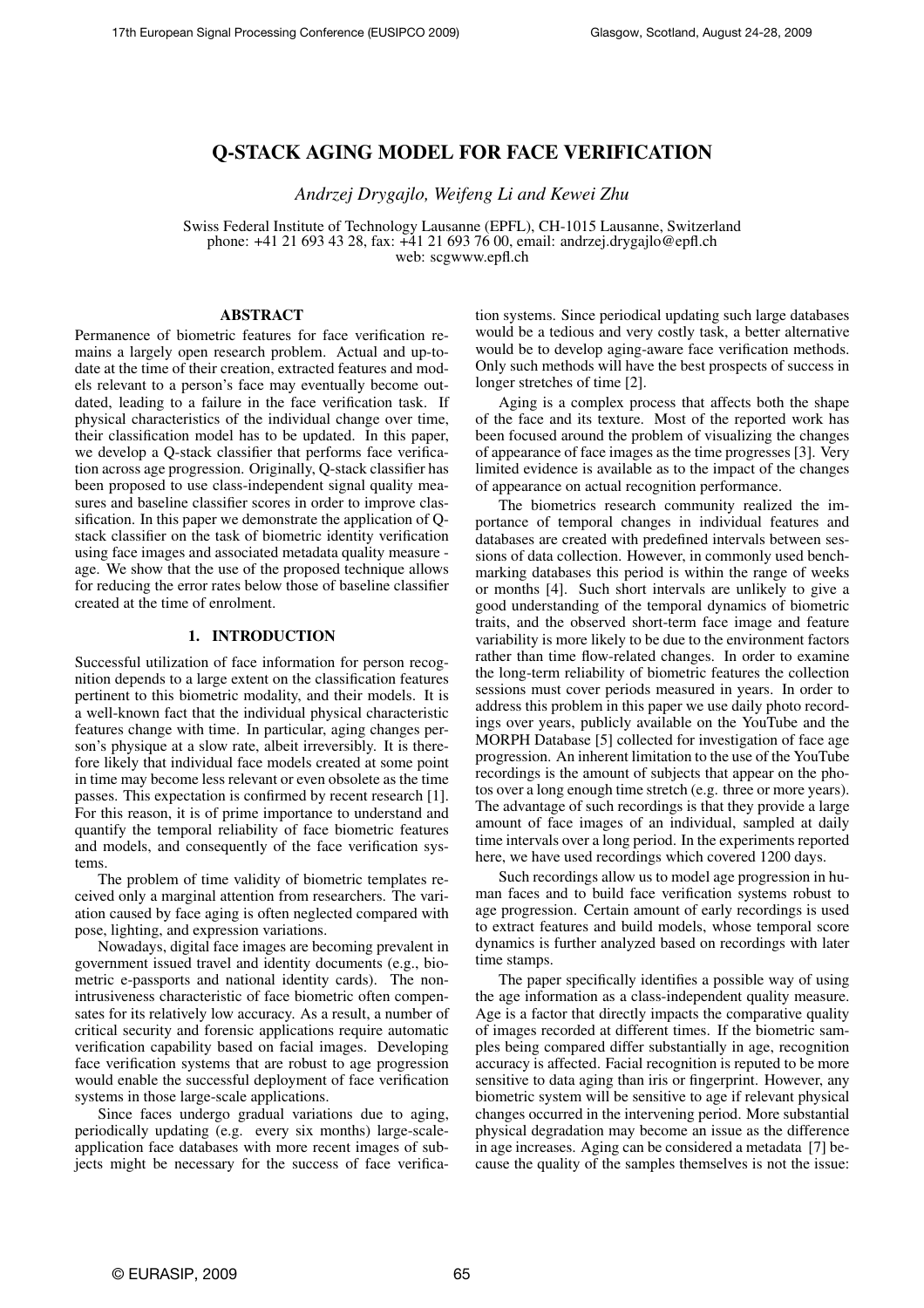

Figure 1: Sample face images of individuals with the age progression (about three years).

the age difference is the cause of the degradation of accuracy.

Using such interpretation, the recently developed framework of classification with quality measures, Q-stack [8], is deployed to create a new face verification system robust to aging of biometric templates. Q-stack is a general framework of classification with quality measures that is applicable to uni-, multi-classifier and multimodal biometric verification with one or more quality measures. This paper is focused on the Q-stack solution that allows for improved class separation using age as a metadata quality measure.

The paper is structured as follows. Section 2 provides correlation analysis between age metadata quality measure of example adult human faces and the scoring of PCA baseline classifiers. In Section 3 we propose a general framework - Q-stack aging model - a stacking classifier for the task of biometric identity verification using face images and associated metadata quality measure - age. Section 4 presents experimental results with their discussion and Section 5 concludes the paper.

## 2. AGING INFLUENCE ON THE FACE CLASSIFIERS

Figure 1 shows the daily image samples for the four people during 1200 days. We can see that the images are not taken under controlled conditions. The face images are not strictly frontal and subtle variations in head pose exist. Further, we observed that the face images were taken under nonuniform illumination conditions and with different backgrounds.

First, we analyze the influence of age progression on the baseline classifier scores. The data for each individual are divided into a model training data set (first 100-day images) and an evaluation data set (the images from 101th day to 1200th day). We perform a Principle Component Analysis (PCA) on the images. The PCA projection space is found using the model training data set and the test images are projected onto the subspace defined by eigenvectors associated with a set of 32 largest eigenvalues. During the classifier training phase, Gaussian Mixture Models (GMM) are built over the model training data set using the PCA features. During the testing phase, log likelihood of the genuine access class given the PCA features extracted from a testing image



Figure 2: The influence of age progression on the scores. The bold lines in each sub-figure are linear fittings of the variations of log likelihood with the age progression. The four individuals correspond to the ones in Fig. 1.

(every five-day interval) in the evaluation data set is computed.

Figure 2 shows the effects of age progression (after 100 days) on the classifier scores for the four persons from Fig. 1. Table 1 presents the estimates of the pair-wise dependencies between log likelihood scores and the age progression, in terms of the Pearsons correlation coefficient (PCC) and the mutual information (MI). From Fig. 2 and Table 1 we can draw following observations:

Table 1: Pearsons correlation coefficient (PCC) and the mutual information (MI) between log likelihood and the age progression.

| Person | first   | second | third   | fourth  |
|--------|---------|--------|---------|---------|
| PC T   | $-0.21$ |        | $-0.61$ | $-0.69$ |
|        | .09     |        |         |         |

- The plots in Fig. 2 as well as PCC and MI values in Table 1 show that there is an evident conditional dependency between age progression and baseline classifier scores. This motivates us to use age as class-independent quality measure in the Q-stack classifier in order to improve long-term classification performance of face verification systems.
- As shown in Fig. 2, there exists general tendency of the classifier scores distribution dependent on the age progression for all the individuals. As the age increases, the log likelihood values generally decrease with some exceptions.
- In Fig. 2, the variations of the log likelihood values do not always decrease as the age increases. For example, it is noticed that at the end part of sub-plot of the third person, there is a steep decrease and then an increase of the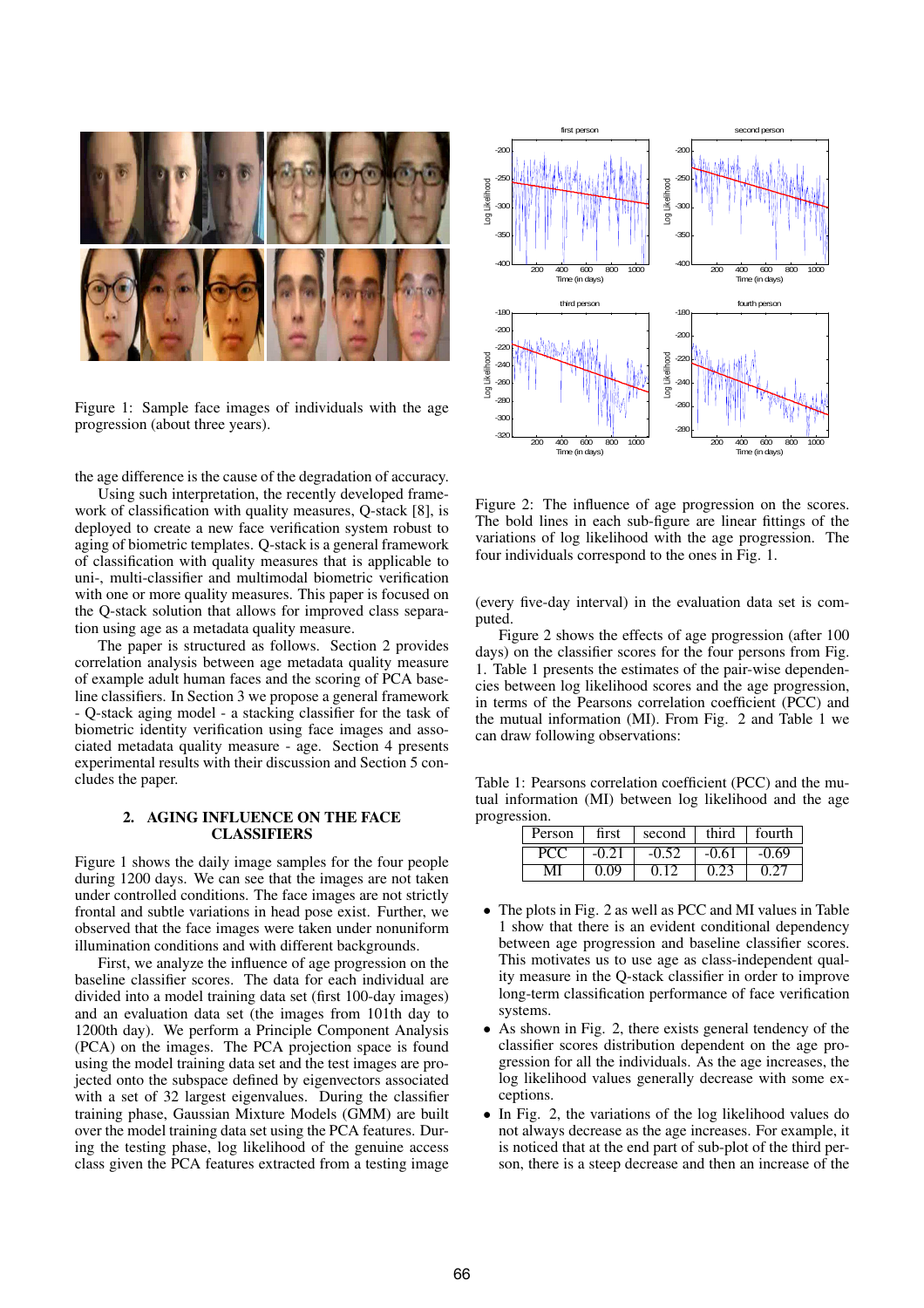log likelihood value, and that the steep decrease regions appear in the cases where the third person did not wear the glasses with black brims as usually. Since the images are not taken under controlled recording conditions, there are other factors such as illumination and hair-style which influence the classifier scores.

• The plots in Fig. 2 represent distributions of classification scores given the age progression. The Pearsons correlation coefficient (PCC) and the mutual information (MI) estimates in Table 1 only show the general tendency of the dependency between the classification scores and age progression.

## 3. Q-STACK AGING MODEL

Figure 3 shows a diagram of the *Q* − *stack* classifier [6]. Identity-related information is composed of a biometric signal *S*, classified by a baseline classifier, resulting in a score *x*. At the same time, the signals undergo quality measurements, resulting in *m* quality signals  $qm = [qm_1, qm_2,...qm_m]$ . Multiple quality measures can be used to characterize one signal. The score  $x$  is concatenated with the quality measure vector to form an evidence vector  $\mathbf{e} = [x, \mathbf{q}\mathbf{m}]$ . The evidence vector e becomes a feature vector for the stacked classifier. If no quality measures are present, the scheme shown in Figure 3 is equivalent to classical Wolpert's stacking [9].



Figure 3: Q-stack architecture, in which baseline classifier scores and quality measures jointly serve as features to a second-level, stacked classifier.

The proposed method of Q-stack is a generalized framework which encompasses previously reported methods of using quality measures in biometric verification [6]. In particular, those methods have been shown to be case- and dataspecific, largely heuristic approximations of an optimal decision boundary in the evidence space. As opposed to the ad-hoc methods which can hardly be generalized to new data sets and classifier architectures, *Q* − *stack* attempts to approach the optimal decision function by learning the causal dependencies between quality information and baseline classifier scores from available data.

Age information can be used as one of the quality features in the framework of Q-stack. As class-independent feature, age information does not provide information about the identity of the individual whose face appears in the image. However, if one face model (template) is continuously used, time difference (age difference) has an obvious influence on the face matching scores as shown in Section 2. This influence translates into a statistical dependence between the scores and age information. This dependence is consequently modeled and exploited for greater classification accuracy in the Q-stack scheme.

## 4. EXPERIMENTS AND RESULTS IN AGING FACE VERIFICATION

In order to verify the claim that an inclusion of age progression in the evidence vector allows for more accurate classification in the Q-stack framework than using baseline classifiers, we conducted a series of experiments with various configurations of available evidence. In particular, the experiments aimed at showing that those configurations of evidence which include age progression as a classification feature to the stacked classifier give better classification results than baseline systems without using age progression information.

An example of face verification system is defined as follows: Class A - genuine identity claim from the first person in Fig. 1; Class B - imposter attempt from the other three individuals in Fig. 1. The baseline GMM classifier is built from the training samples originating from the first 100 images (the first 100 days) of the first person. Figure 3 shows a diagram of the Q-stack framework for our face verification experiments, in which baseline GMM classifier scores and age progression information jointly serve as features to a second level stacked classifier. At this level, the following Support Vector Machine (SVM) based classifiers are employed:

- SVM classifier with linear kernel (SVM-lin) The SVMlin classifier is a linear classifier that maximizes the classification margin between the classes in the same classification space where the evidence vectors lie. Unlike the commonly-used linear discriminants [10], the SVM-lin does not make assumptions regarding the Gaussianity of the class-conditional joint distributions. Since it is a linear classifier in the evidence space, the SVM-lin classifier is able to capture linear dependencies between the components of the evidence vector.
- SVM with radial basis functions kernel (SVM-rbf) The SVM-rbf classifier utilizes the kernel trick [11] to find a linear separating hyperplane in a transformed, arbitrarily high-dimensional space [12]. Projected back onto the original evidence space, the decision boundary generated by the SVM-rbf classifier may be therefore nonlinear and of arbitrary complexity. The SVM-rbf classifier is capable of capturing non-linear dependencies between the evidence components.

#### 4.1 Experiments on YouTube data

Figure 4 shows the application of Q-stack to the baseline, SVM-lin and SVM-rbf classifiers with evidence vector  $e =$ [*x*,*qm*], where *qm* represents daily age progression, for the training data set (first 100-day images). Figure 5 shows the application of Q-stack for the same types of classifiers for the evaluation data set (with 5-day age progression from 100 to 1200 days). In both figures, the horizontal dashed line shows the decision boundary of the baseline classifier. The dash-dot and solid lines denote the Q-stack decision boundaries using SVM-lin and SVM-rbf stacked classifiers.

Table 2 shows the verification performance of short-term 100-day training data set (Table 2). Classification results of face verification are reported in terms of false acceptance rate (FAR), false rejection rate (FRR) and half total error rate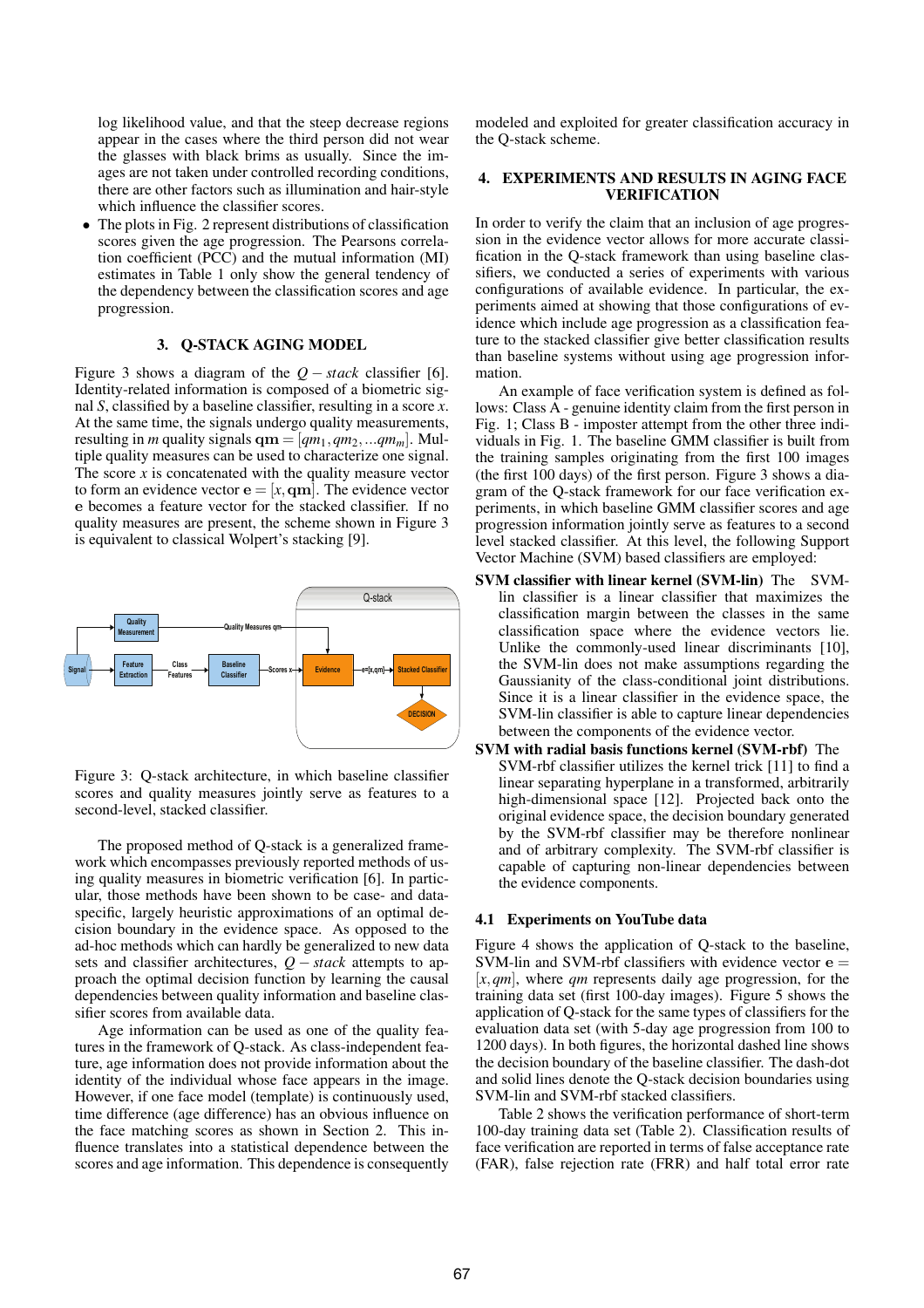|                       | $\mathbf{u}$ , and nan total citol rate (111121). |                            |                             |                   |                   |                   |
|-----------------------|---------------------------------------------------|----------------------------|-----------------------------|-------------------|-------------------|-------------------|
|                       | $\overline{0-0.5}$ year                           | $\overline{0.5}$ -1.0 year | $\overline{1.0}$ -1.5 years | $1.5 - 2.0$ years | $2.0 - 2.5$ years | $2.5 - 3.0$ years |
|                       | <b>Baseline</b>                                   |                            |                             |                   |                   |                   |
| FAR $\lceil\% \rceil$ |                                                   |                            |                             |                   |                   |                   |
| FRR $\lceil\% \rceil$ | 94.44                                             | 100.00                     | 91.67                       | 100.00            | 97.22             | 100.00            |
| HTER $[\%]$           | 47.22                                             | 50.00                      | 45.83                       | 50.00             | 48.61             | 50.00             |
|                       | <b>SVM-lin</b>                                    |                            |                             |                   |                   |                   |
| FAR $\lceil\% \rceil$ | 3.70                                              | 10.19                      | 10.19                       | 11.11             | 2.78              | 2.78              |
| FRR $\lceil\% \rceil$ | 69.44                                             | 55.56                      | 30.56                       | 38.89             | 19.44             | 30.56             |
| HTER $[%]$            | 36.57                                             | 32.87                      | 20.37                       | 25.00             | 11.11             | 16.67             |
| <b>SVM-rbf</b>        |                                                   |                            |                             |                   |                   |                   |
| FAR $\lceil\% \rceil$ | 0.93                                              | 5.56                       | 5.56                        | 9.26              | 2.78              | 1.85              |
| FRR $\lceil\% \rceil$ | 75.00                                             | 61.11                      | 36.11                       | 50.00             | 22.22             | 30.56             |
| HTER $[%]$            | 37.96                                             | 33.33                      | 20.83                       | 29.63             | 12.50             | 16.20             |

Table 3: Verification performance of different methods over three years in terms of false acceptance rate (FAR), false rejection rate (FRR) and half total error rate (HTER).



Figure 4: Class separation in the age-score space for the first 100 days. The ' $\times$ ' and '∘' marks represent the scores of the genuine user (first person in Fig. 1) and the impostors (the other three persons in Fig. 1), respectively. The dashed line shows the decision boundary of the baseline classifier. The dash-dot and bold lines denote the Q-stack decision boundaries using SVM-lin and SVM-rbf stacked classifiers.

(HTER) [13]. The decision boundary of the baseline classifier is decided with the minimum HTER. Indeed, as it is shown in Figure 4, the *Q*−*stack* decision boundary does not deviate much from the baseline classification boundary given by the horizontal dot line.

Table 3 shows the verification performance of long-term 1100-day testing data set with successive periods of 180 days (0.5 year). The decision boundary of the baseline classifier is same as used in the training data set in Fig. 4. The decision boundaries of SVM-lin and SVM-rbf classifiers are obtained

Table 2: Verification performance of different methods for the first 100 days in terms of false acceptance rate (FAR), false rejection rate (FRR) and half total error rate (HTER).

|                 | FAR $[%]$ | <b>FRR [%]</b> | HTER [%] |
|-----------------|-----------|----------------|----------|
| <b>Baseline</b> | 2.33      | 5.00           | 3.67     |
| SVM-lin         | 2.00      | 6.00           | 4.00     |
| SVM-rhf         | .33       | 5.00           | 3.67     |



Figure 5: Class separation in the age-score space for the separate three years. The ' $\times$ ' and ' $\circ$ ' marks represent the scores of the genuine user (first person in Fig. 1) and the impostors (the other three persons in Fig. 1), respectively. The dashed line shows the decision boundary of the baseline classifier. The dash-dot and bold lines denote the Q-stack decision boundaries using SVM-lin and SVM-rbf stacked classifiers.

by training SVM-lin and SVM-rbf classifiers over first 100 day images of the training data set. It is found that the decision boundary (horizontal dashed line) of the baseline classifier is not effective any more and has to be adjusted in time (hard to be optimized with progressing age). On the other hand, the decision boundaries of SVM-lin and SVM-rbf classifiers in which the aging information is integrated are able to track the tendency between the scores and age progression, and provide significant improvements of classification accuracy in the evidence (score,age) space as opposed to the baseline classifier. In summary of the pilot research experiments using YouTube data, we can conclude that the use of age progression information as a metadata quality measure in the Q-stack classification scenario allows for improved classification in respect to the baseline classification results.

#### 4.2 Experiments on MORPH data

The MORPH Database [5] is a publicly available database developed for investigating age progression. The images represent a diverse population with respect to age, gender, eth-